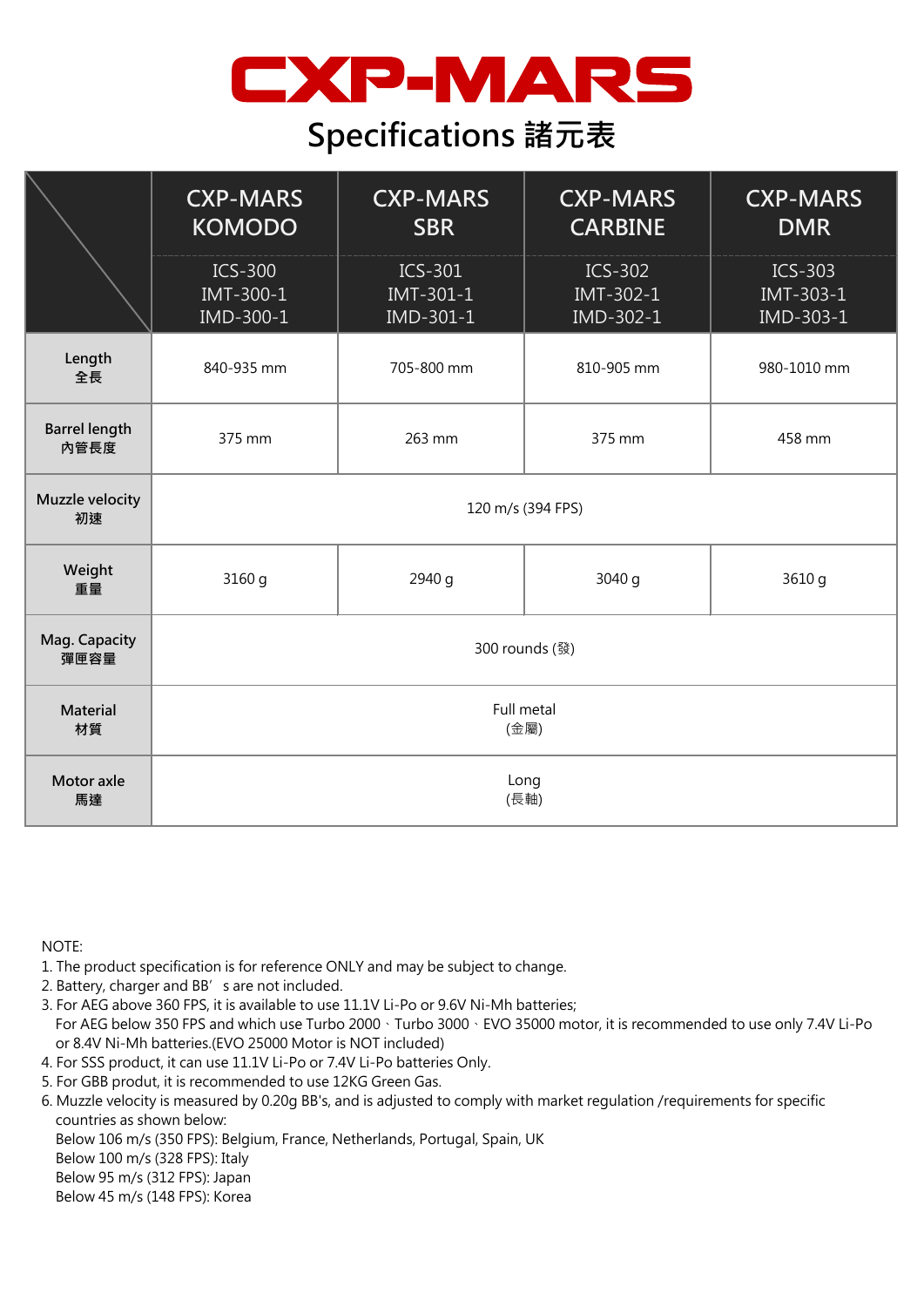## CXP-MARS SSS **Specifications 諸元表**

## **CXP-MARS KOMODO SSS CXP-MARS SBR SSS CXP-MARS CARBINE SSS CXP-MARS DMR SSS** ICS-300S3 IMT-300S3-1 IMD-300S3-1 ICS-301S3 IMT-301S3-1 IMD-301S3-1 ICS-302S3 IMT-302S3-1 IMD-302S3-1 ICS-303S3 IMT-303S3-1 IMD-303S3-1 **Length** enger 840-935 mm 705-800 mm 810-905 mm 980-1010 mm<br>全長 **Barrel length 內管長度** 375 mm 263 mm 375 mm 458 mm **Muzzle velocity 初速 Weight 一直量 3067 g 3145 g 3617 g 3145 g Mag. Capacity 彈匣容量 Material 材質 Motor axle 馬達** 120 m/s (394 FPS) Full metal (金屬) Long (長軸) 300 rounds (發)